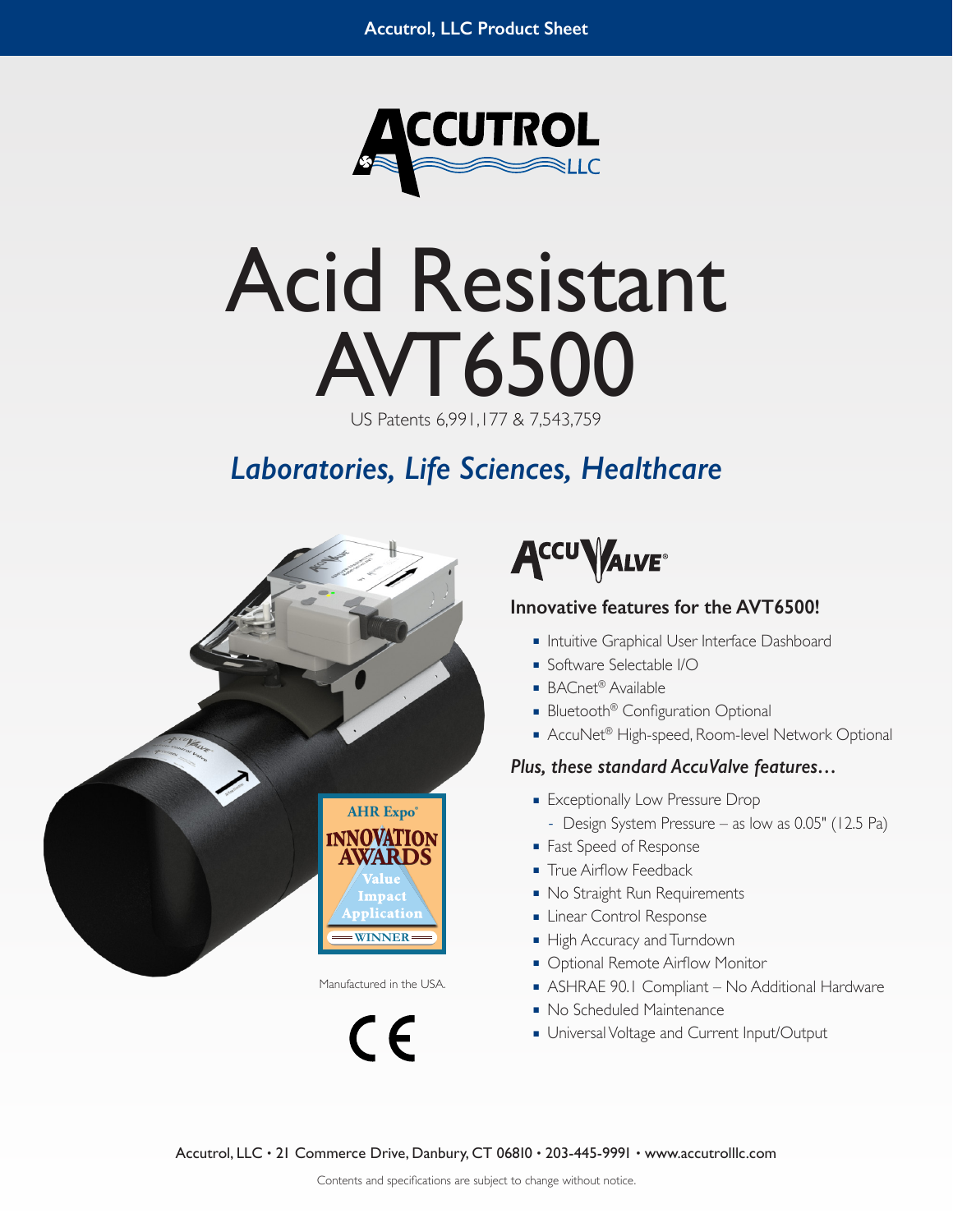### **The Accutrol AccuValve® AVT6000 series represents the first truly new design in airflow control valves in**

**decades.** The revolutionary design of the AccuValve created for sustainable laboratory and critical environments maximizes turndown while maintaining exceptionally low pressure drop. The features and benefits of the AccuValve make it the choice of many of the world's most prestigious and demanding clients.

### **Features & Benefits**

The AVT6000 series is designed for critical environment airflow control in laboratories, life science and healthcare facilities where fast speed of response and precise airflow measurement is required. The AccuValve's award winning design incorporates:

### *Exceptionally Low Pressure Drop*

AccuValve's award winning design incorporates a streamlined compression section and a carefully designed static regain section. These features provide lower pressure drop, lower noise level and better flow measurement conditions than any other available technology.

### *True Airflow Measurement*

The integral high accuracy vortex airflow sensing provides high turndown while maintaining accuracies of 5% of reading over the flow range, ensuring precise airflow control.

### *No Straight Run Requirements*

There are no straight duct runs required before or after the valve, making application of the valve very simple. The air compression in the valve provides laminar airflow throughout the airflow range providing repeatable airflow measurement regardless of inlet or outlet conditions.

### *ASHRAE Standard 90.1 Compliant without need for additional hardware*

ASHRAE Standard 90.1 calls for the reset of the static pressure setpoint in VAV systems equipped with DDC controls. The AccuValve design allows the Building Automation System to provide this benefit to the owner without the requirement of any additional hardware or complexity. This is unique to the AccuValve for critical environments.

# *Accutrol's Insight Software Dashboard*UTROL<sub>(</sub> **AIRFLOW MONITOR** *Optional Remote Airflow Monitor*

CCUTROL

### *Simple Layout and Installation*

All parts of the AccuValve are accessible from the front of the valve simplifying installation requirements.

### *Intuitive Insight Software*

The AVT6500 also incorporates a simple and intuitive graphical user interface which enables the user to configure the valve for their specific requirements. Accutrol's Insight software, provided free of charge, insures that the owner is not required to contact the manufacturer of the airflow control system when changes are required in the field.

### *BACnet® Option*

The optional BACnet® MS/TP allows direct communication to the Building Automation System (BAS) where desired.

### *AccuNet® Option*

The optional AccuNet high-speed serial bus provides a room level network for summing multiple AccuValve airflow values into a single analog signal representing the total sum of the AccuValve exhaust airflows within the space.

### *Bluetooth® Configuration Option*

The AVT6500 is available with a Bluetooth® configuration option, which alleviates the requirement for a USB connector when accessing the airflow valve via Accutrol's Insight graphical user interface software.

### *Remote Airflow Monitor Option*

The AVT6500 is available with an optional airflow monitor that can be mounted remotely, which displays actual measured airflow.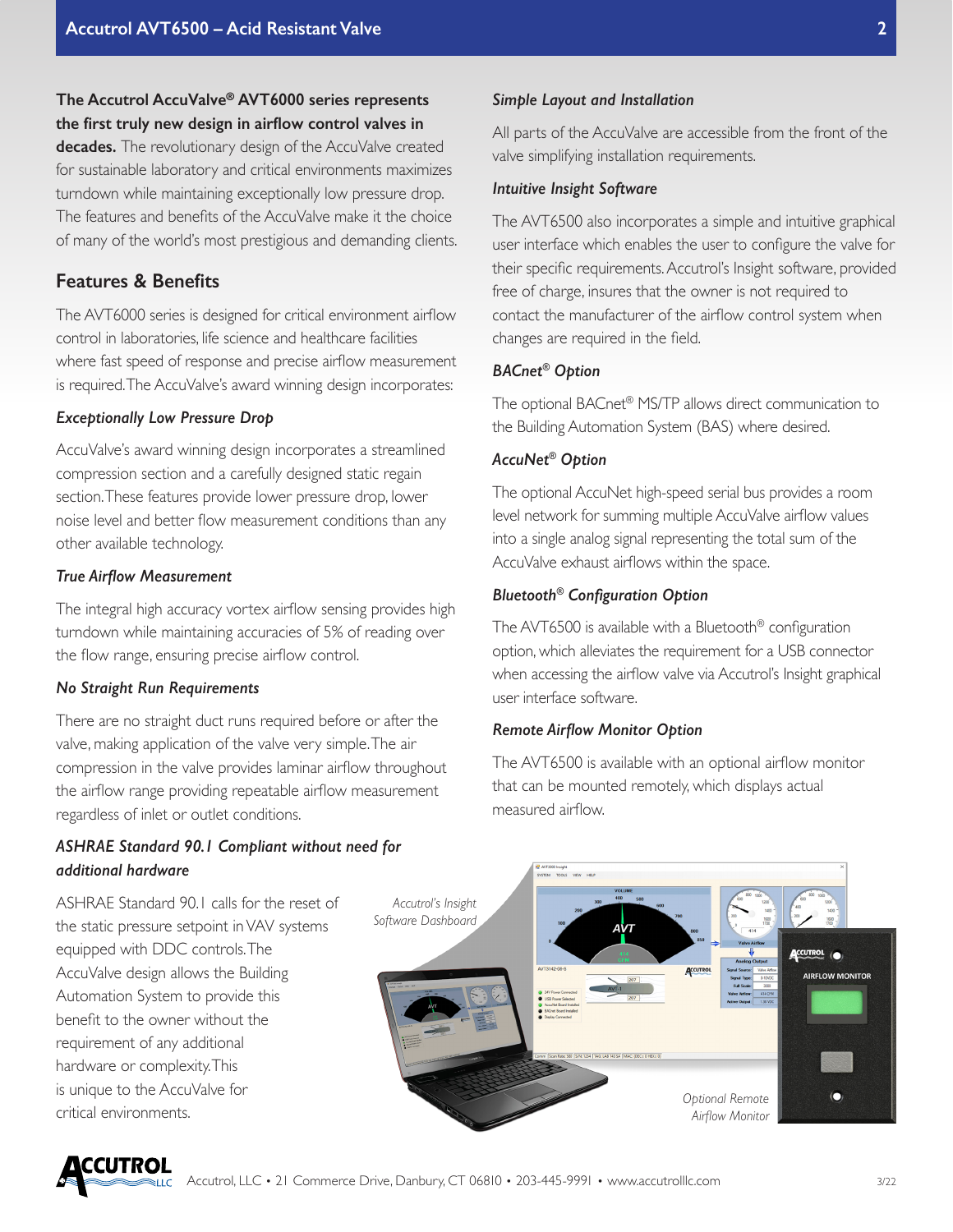| <b>Valve Size</b>     | <b>Eng Units</b> | <b>Airflow Range</b> |                                                 |             |      |      |      |             |       |
|-----------------------|------------------|----------------------|-------------------------------------------------|-------------|------|------|------|-------------|-------|
| (mm)                  |                  | <b>Minimum</b>       | <b>Maximum Design Airflow</b><br><b>Maximum</b> |             |      |      |      |             |       |
| 8"<br>(203)           | <b>CFM</b>       | 80                   | 252                                             | 367         | 447  | 528  | 589  | 650         | 800   |
|                       | L/S              | 38                   | 119                                             | 173         | 211  | 249  | 278  | 307         | 378   |
|                       | <b>CMH</b>       | 136                  | 428                                             | 624         | 760  | 897  | 1000 | 1104        | 1359  |
| 10"<br>(254)          | <b>CFM</b>       | 120                  | 428                                             | 606         | 733  | 860  | 958  | 1056        | 1300  |
|                       | L/S              | 57                   | 202                                             | 286         | 346  | 406  | 452  | 498         | 614   |
|                       | <b>CMH</b>       | 204                  | 727                                             | 1030        | 1245 | 46   | 1627 | 1794        | 2209  |
| 12"<br>(305)          | <b>CFM</b>       | 180                  | 591                                             | 840         | 1016 | 1192 | 1326 | 46          | 1790  |
|                       | L/S              | 85                   | 279                                             | 396         | 479  | 563  | 626  | 690         | 845   |
|                       | <b>CMH</b>       | 306                  | 1004                                            | 1427        | 1726 | 2025 | 2253 | 2482        | 3041  |
| 4"<br>(356)           | <b>CFM</b>       | 250                  | 979                                             | 1364        | 1624 | 1884 | 2079 | 2275        | 2750  |
|                       | L/S              | $ $ $ $ $ $ $ $      | 462                                             | 644         | 766  | 889  | 981  | 1074        | 1298  |
|                       | <b>CMH</b>       | 425                  | 1663                                            | 2317        | 2759 | 3201 | 3533 | 3865        | 4672  |
| Operating<br>Pressure |                  |                      |                                                 |             |      |      |      |             |       |
|                       | "W.C.            | < 0.01               | 0.05                                            | 0.1         | 0.15 | 0.2  | 0.25 | 0.3         | 0.45  |
|                       | Pa               | < 2.5                | 12.5                                            | 25          | 37.5 | 50   | 62.5 | 75          | 112.5 |
|                       |                  |                      |                                                 | <b>BEST</b> |      |      |      | <b>GOOD</b> |       |
|                       |                  |                      | Optimum Energy Efficiency                       |             |      |      |      |             |       |

\* Minimum operating pressure when tested in accordance with ANSI/ASHRAE 130-2008

**For further assistance in making your AccuValve selections, please refer to the** *AccuValve Selection Guide for Operating Pressure.* **An AccuValve selection tool for iPhone, iPad and Android devices is also available to assist with AccuValve selections.**

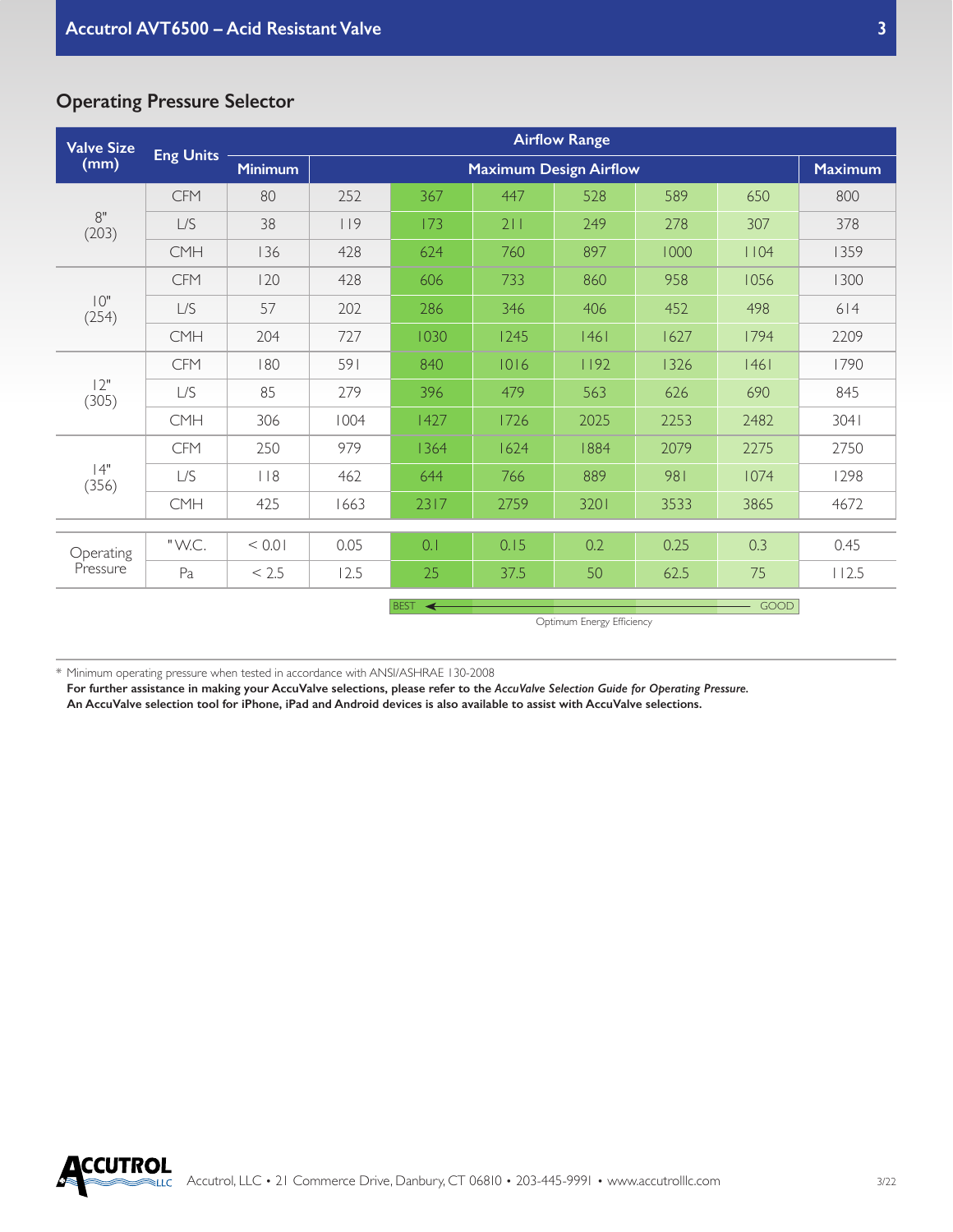### **Specifications**

| <b>ACTUATOR FLECTRICAL</b>       |                                                                                                          | PERFORMANCE                                     |                                                                          |  |  |  |
|----------------------------------|----------------------------------------------------------------------------------------------------------|-------------------------------------------------|--------------------------------------------------------------------------|--|--|--|
|                                  | Please reference the following Actuator Submittal documents:<br>Actuator #20-0008 (High-Speed FLP 0-10V) | Accuracy                                        | ±5% of reading or 5 CFM (2 L/S; 8 CMH),<br>whichever is greater          |  |  |  |
|                                  | Actuator #20-0009 (High-Speed FLP 2-10V)                                                                 | <b>Speed of Response</b>                        | $<$   second                                                             |  |  |  |
|                                  | Actuator #20-0010 (High-Speed FSP 0-10V)                                                                 | <b>Shut-off Leakage Rate</b><br>@ 3"wc valve DP | $<$ 1.5% FS max.                                                         |  |  |  |
|                                  | Actuator #20-0011 (High-Speed FSP 2-10V)                                                                 |                                                 | Max. Operating Pressure 3"wc differential pressure across valve          |  |  |  |
| <b>TRANSMITTER ELECTRICAL</b>    |                                                                                                          | <b>Failure Mode</b>                             | Fail Last Position or Fail Open/Closed<br>(selectable by model code)     |  |  |  |
|                                  | <b>Input Power</b> $24\sqrt{AC} \pm 20\% 50/60Hz$ , 2.5 VA max.<br>24VDC ±20%, 75mA max.                 | <b>ENVIRONMENTAL</b>                            |                                                                          |  |  |  |
| Output Signal                    | 0-10v, 2-10v, 0-5v, 1-5v, 0-20mA or 4-20mA<br>(software configurable)                                    | <b>Temperature</b><br>Operating                 |                                                                          |  |  |  |
| Electromagnetic                  | 2014/30/EU, EMC Directive                                                                                |                                                 | -20° to 165° F (-29° to 74° C)<br>Storage -40° to 165° F (-40° to 74° C) |  |  |  |
| Compatibility                    | EN61236-1:2013                                                                                           |                                                 | Humidity 0% to 90% non-condensing                                        |  |  |  |
|                                  | 2014/53/EU, Radio Equipment Directive                                                                    |                                                 |                                                                          |  |  |  |
|                                  | EN301489-1, V1.9.2:2011                                                                                  | MATERIALS OF CONSTRUCTION                       |                                                                          |  |  |  |
|                                  | ETSI EN301489-1, V2.2.0:2017                                                                             | <b>Valve Housing</b>                            | PFA Coated 304SS (20 Gauge)                                              |  |  |  |
|                                  | ETSI EN301489-3, V1.6.1:2013/V2.1.1:2017                                                                 | <b>Shafts</b>                                   | PFA Coated 316SS                                                         |  |  |  |
|                                  | ETSI EN301489-17, V2.2.1:2012/V3.2.0:2017                                                                | <b>Shaft Bearings</b>                           | Teflon <sup>®</sup>                                                      |  |  |  |
|                                  | <b>Product Safety</b> 2014/35/EU, Low Voltage Directive                                                  | <b>Seals</b>                                    | Viton                                                                    |  |  |  |
|                                  | EN61010-1:2010/A1:2019/AC:2019                                                                           | <b>Airflow Sensors</b>                          | Kynar® PVDF                                                              |  |  |  |
| ELECTRICAL (COM & CONFIGURATION) |                                                                                                          |                                                 |                                                                          |  |  |  |
| <b>Network Com Port I</b>        | EIA 485 2-wire BACnet MS/TP (optional)                                                                   |                                                 |                                                                          |  |  |  |
|                                  | Galvanically isolated                                                                                    |                                                 |                                                                          |  |  |  |
|                                  | Data Rates 9600, 19200, 38400, 57600, 76800<br>and 115200                                                |                                                 |                                                                          |  |  |  |
|                                  | Software provided for setting the MAC address                                                            |                                                 |                                                                          |  |  |  |
|                                  | % Unit load receiver input impedance                                                                     |                                                 |                                                                          |  |  |  |
|                                  | Network bias and EOL termination not provided<br>within the AVT                                          |                                                 |                                                                          |  |  |  |
| <b>Network Com Port 2</b>        | AccuNet internal LAN (optional)                                                                          |                                                 |                                                                          |  |  |  |
| <b>Configuration Port</b>        | USB 2.0, Isolated, "C" type connector                                                                    |                                                 |                                                                          |  |  |  |
|                                  | Optional Bluetooth®                                                                                      |                                                 |                                                                          |  |  |  |

### **Ordering Guides**

Please see the following page for Ordering Guide.